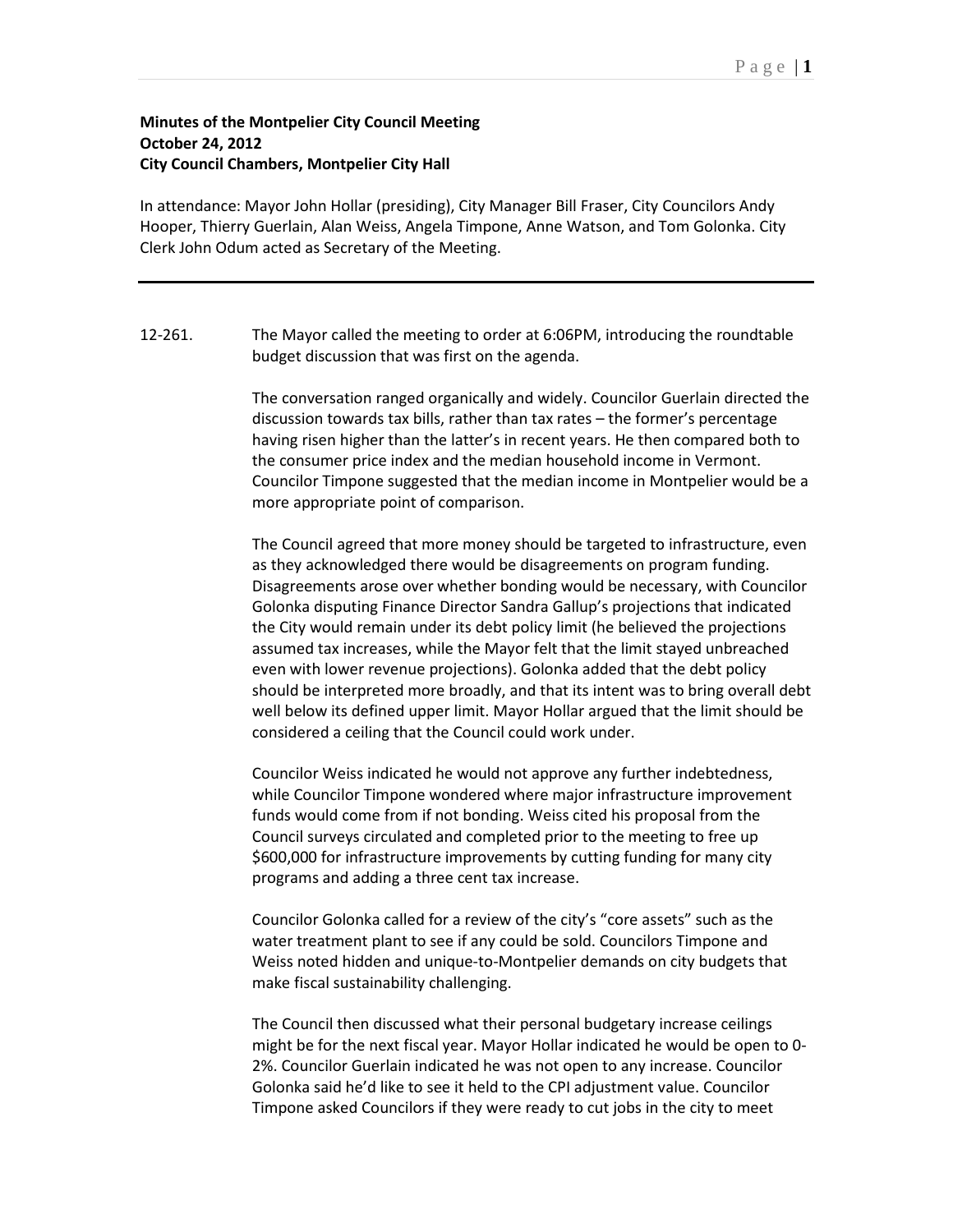these goals. Councilor Hooper also expressed a preference for increases ties to the Consumer Price Index. Councilor Watson concurred.

The Council returned to a discussion of the pros and cons of bonding before discussing staff levels and increases in recent years. Concerns over pension costs were also raised.

Mayor Hollar indicated that the topic of cuts would need to be tackled at the next meeting. Councilor Golonka indicated he preferred not to talk about specific cuts, but the Mayor countered that it would be necessary. City Manager Fraser indicated the Council would need to relate their spending priorities so he could make a budget that met expectations.

At 7:11PM, the Mayor called for a five minute recess.

- 12-262. At 7:18, the meeting reconvened. Under General Business, Jane Kast called on the Council to concern itself less with what specific programs voters want or don't want, saying that voters simply wanted budgets down, and it was their job to comply.
- 12-263. At 7:20, Councilor Timpone moved the approval of the Consent Agenda, minus items a and e. The motion passed unanimously.
- 12-264. At 7:21, Councilor Weiss made a motion that the Council appoint Elizabeth Dodge, Nancy Sherman and Page Guertin to the Charter Revision Committee. Councilor Hooper seconded and the motion was unanimously agreed to.
- 12-265. Conservation Commission candidate Jeanette Williams introduced herself and reviewed her qualifications for the position, and answered generally a question from Councilor Golonka on balancing the need for more housing. Councilor Watson moved her appointment, and was seconded by Councilor Guerlain. The motion passed unanimously at 7:24.
- 12-266. Planning and Development Director Gwen Hallsmith addressed the Council, reviewing the department's budget and activities (with accompanying materials) and engaging in a detailed question and answer period with the Council, focusing in particular on what the department's core mission was, and whether or not the city's zoning regulations were too burdensome. The Council also had extensive questions about staffing levels, and whether or not current levels were necessary for the department to perform its duties.

Director Hallsmith spoke in detail about the challenges presented by the historic district, about points of disagreements with the Matrix reports critique of the department, and about the role of the department in serving as a conduit for federal grants and loans.

Mayor Hollar expressed concerns about the number of city committees that departmental staff were attached to, characterizing the number as "excessive."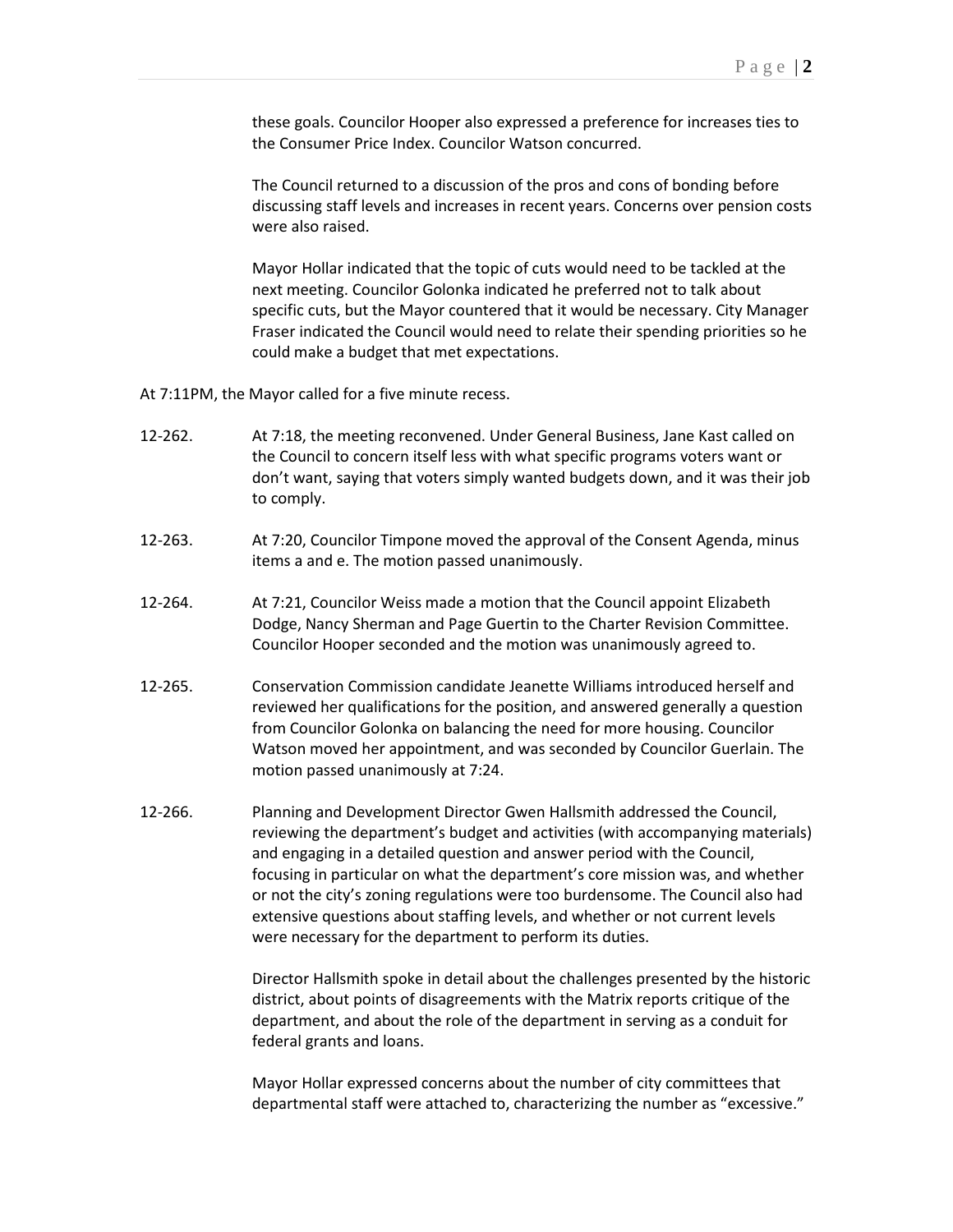Hallsmith countered that many of the committees met infrequently or irregularly, and that the economic development committee she had proposed at the previous meeting could consolidate some of those functions. Hollar expressed concerns that such a committee might generate policy, and would further complicate the Council's policy responsibilities.

Councilor Guerlain and Golonka engaged with Director Hallsmith on zoning regulations, with the Councilors arguing that the regulatory environment inhibited development. Hallsmith countered that regulations had not stopped development, and that citizen mobilization had often halted such projects (such as in the case of Sabin's Pasture) and was at the heart of the city's reputation in that regard. Councilor Guerlain suggested that individual councilor members should consider getting involved in such citizen movements and promote worthwhile projects.

The Council members and Hallsmith generally agreed that "community development" and "economic development" were different things, and that the Council (and staff) should approach them differently when priorities are being set.

12-267. Director Hallsmith continued to address the Council, addressing the goal of promoting and encouraging single and multi-family residential growth.

> Hallsmith indicated that the recently attained growth center designation from the state was a big step by changing Act 250 triggers and enabling "tax increment financing" district designation which would aid in expanding city infrastructure to support new growth.

Hallsmith and Golonka debated the merits of "in-fill housing," with Golonka seeing larger scale development as preferable, and Hallsmith citing the Sabin's Pasture debate as evidence that the Montpelier citizenry may not accept it, hence her push for in-fill. Councilor Guerlain noted that increased density would allow for larger scale commercial developments in the limited available land.

The sprinkler ordinance was briefly touched on; with Hallsmith pointing out that it presents a challenge for single to multifamily conversions, rather than new housing. The Mayor indicated that the topic was expected to be discussed further in the future.

12-268. Hallsmith provided a list of actions she had identified that could help promote business growth, as per the Council's stated goal, focusing specifically on promoting the "creative economy." Councilor Weiss expressed his view that the value of the city's colleges was being overlooked in promoting business. He also expressed frustration that business development was overly focused on downtown, and his frustration was echoed by Councilor Guerlain. The limits of Montpelier's downtown business organization, Montpelier Alive, were touched on in this context.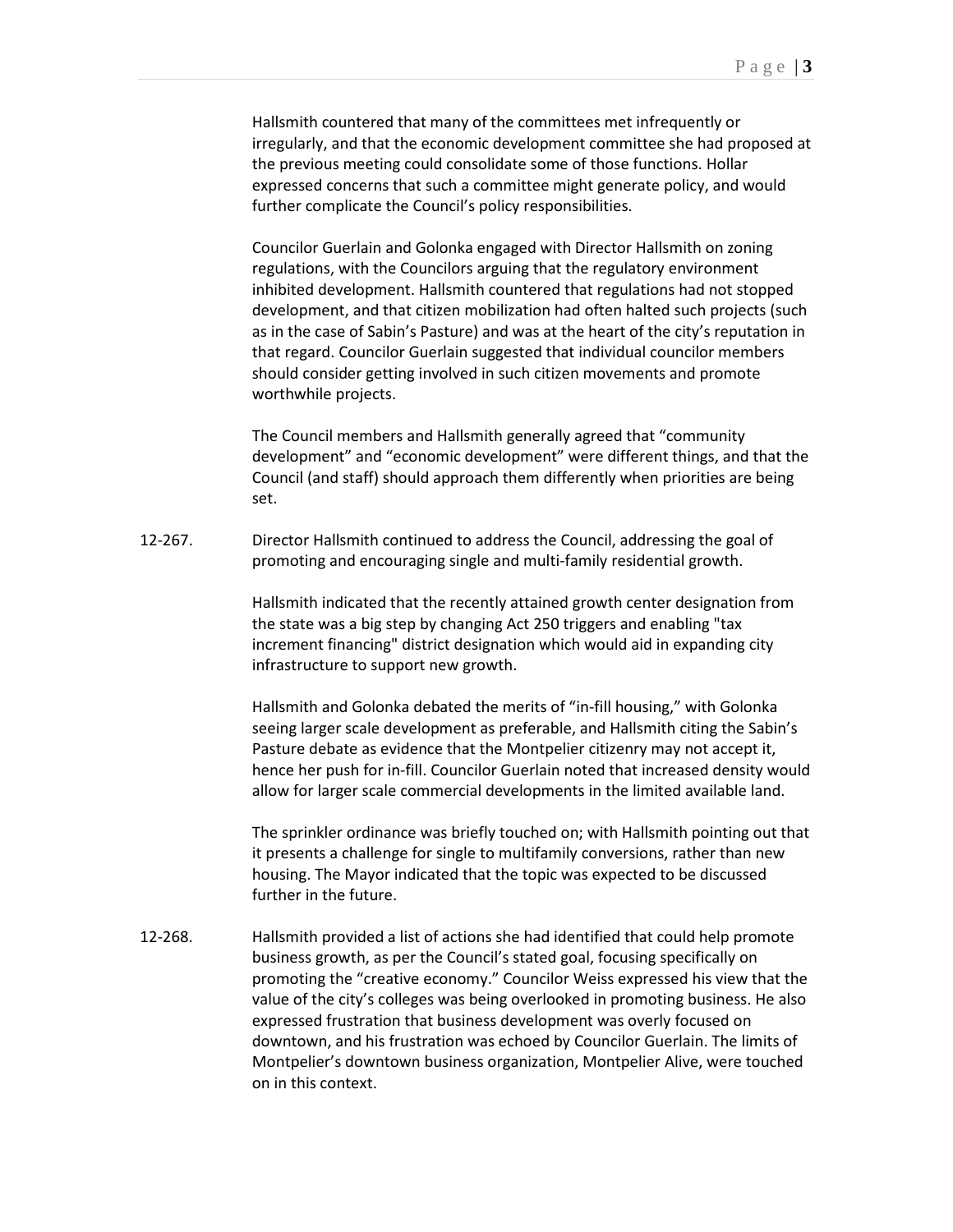An expansion of the business loan program was touched upon, as was targeting specific sectors such as the insurance industry. Councilor Weiss that state workers temporarily housed in the city should be targeted for city promotion.

Budget Committee member Jane Kast rose again to indicate she was concerned at what she perceived as the conflation of community and economic development. A difference of opinion between the Mayor and Councilor Guerlain as to which category the bike path fell into followed.

12-269. The city's application for a \$35,000 FEMA grant to help community resilience. Efforts and emergency preparedness for different crises was reviewed. Councilor Weiss moved the Council authorize the staff to move forward on the grant application process and Councilor Timpone seconded. The motion was approved unanimously at 9:04.

The Mayor called for a five minute recess. At 9:11, the meeting was reconvened.

12-269. City Manager Fraser reviewed the history of the discussion surrounding the Recreation Department budget, and the pros and cons of having it under the School Board's budgetary jurisdiction, rather than the City's. He indicated that the working group had determined that there were no compelling reasons why it should be changed relating to the function of the department, but that its appropriate placement as a matter of organizational principle was clearly a different matter. He indicated that it wouldn't be an easy transition, but that that wasn't a reason not to pursue it. The potential transition was likened to the similar process with the Senior Center.

> Councilor Timpone suggested that if the Council was going to make substantial cuts to core services, then the only way to do that is to have the Rec Department under the city, citing its \$800,000 budget.

Councilor Weiss moved that the Council receive the report from the City Manager and the Superintendent. Councilor Hooper seconded. The motion passed unanimously at 9:17.

Councilor Weiss moved that the Council authorize the City Manager to call a meeting with the school board and the recreation board to discuss options for authorizing a transition. The motion died for lack of a second. Councilor Golonka indicated he was a proponent of the city taking over the recreation budget. He also noted that the city would need control over the building so it can be part of the capitol improvement plan. Mayor Hollar worried about the timing of the additional work pursuing such reorganization would put on staff. Councilor Guerlain shared the concern. He also noted that the recreation department had lowered its budget.

Councilor Timpone questioned the value of the budget decrease against the commensurate rate increase for services, while Councilor Guerlain felt that this represented a laudable cost shift on to users of the services.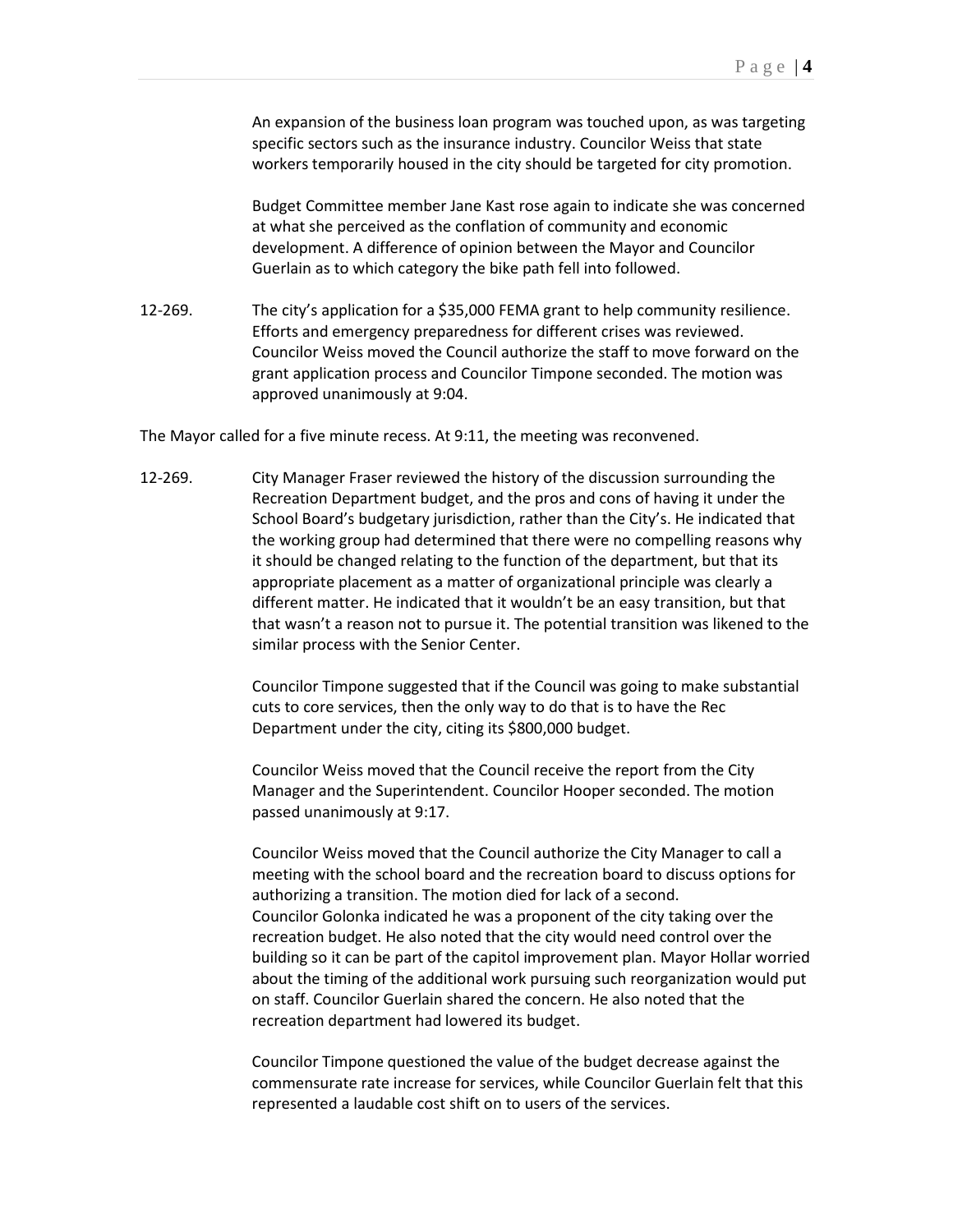City Manager Fraser apologized to the Council for not getting them this report sooner, so that it would not compete for staff time with budget discussions. Councilor Golonka expressed his preference that the topic be pursued as soon as possible, as it had been pending for some time. Mayor Hollar indicated he did not see it as an immediate priority.

After some discussion of the appropriate wording of a motion, Councilor Guerlain ultimately moved "That the City Manager develop a preliminary feasibility study with a due date of the second City Council meeting in March with the goal of actively considering the transition of the recreation department to the city budget in order to achieve efficiencies with Parks, Cemetery, Trees, and possibly the Justice Center." Councilor Timpone seconded. The motion passed unanimously at 9:46PM.

12-271. Councilor Golonka noted (and expressed his concerns) about the upcoming meeting on the regionalization of emergency services among nearby towns. (November 15, 7:00PM).

> Councilor Guerlain congratulated the City of Barre on its new Main Street. He then inquired about the new vendor cart in the Montpelier downtown. The City Clerk responded that he was having some challenges getting the vendor to follow the guidelines laid out for vendors, but that he expected it to be worked out shortly.

Guerlain briefly recited his discussion from the beginning of the meeting comparing tax bill increases to Vermont median income rates, and argued that the comparison was relevant insofar as it gauged the potential for Vermonters from outside Montpelier to be able to afford to move into the city.

Councilor Weiss wondered if the city should provide more information to the public on the upcoming redistricting vote. City Manager Fraser indicated he would do so.

- 12-272. Mayor Hollar presented City Manager Fraser with a plaque from the international city manager's professional association in recognition of "significant contributions and achievements in the field. The Mayor then made note of the upcoming November  $7<sup>th</sup>$  meeting on the bike summit.
- 12-273. The City Clerk indicated that early voting for the November General Election was robust.
- 12-274. The City Manager indicated he was working hard on the city's ongoing projects, such as the bike path and district heat. He restated his need for clear direction on budget priorities.